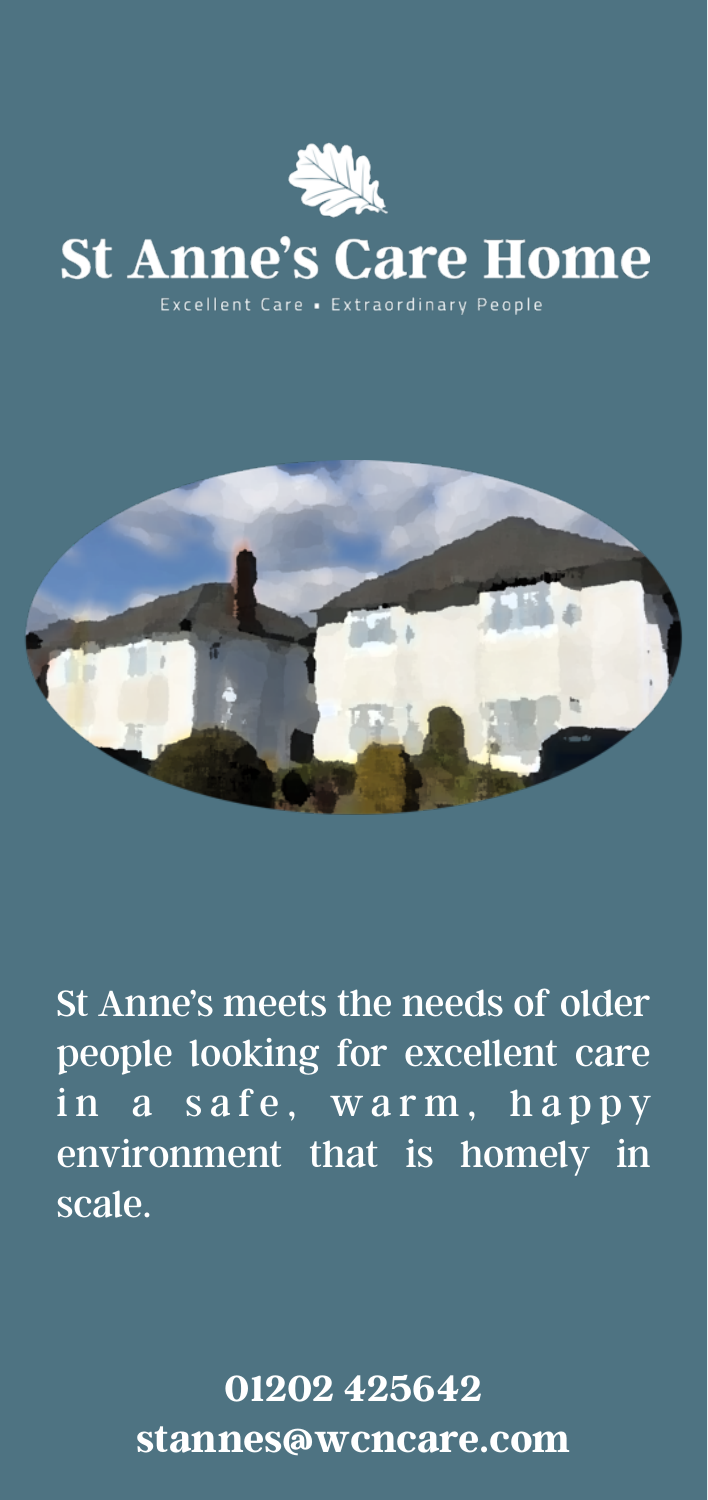# **St Anne's is based in Bournemouth and is operated by WCN Care**

St Anne's provides personal care for up to eighteen residents. It has a dedicated floor supporting people living with challenging behaviour & complex needs



It is situated on a quiet residential road in Southbourne. Close to local amenities and within easy access of transport links and the beach.

**"The home is warm and friendly and as relatives we appreciated the communication about my mother's wellbeing and the welcome we received on visits"**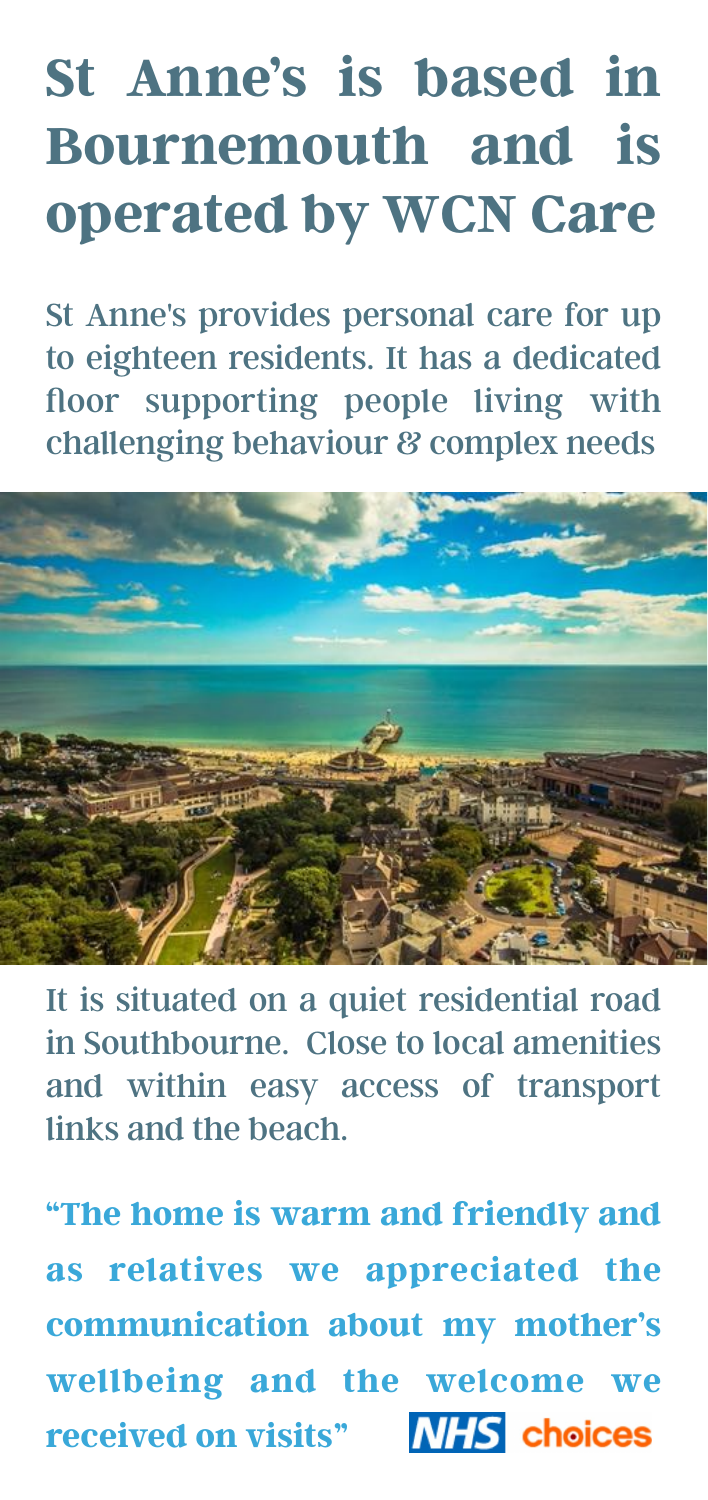### **Our Goals Statement of Purpose Excellent Care | Extraordinary People**

- Excellent care in a safe, warm, happy environment that is homely in scale.
- Innovation and collaboration to benefit our residents, colleagues, and community.



#### **Our Values**

Whilst striving for our goals we will uphold the highest standards of integrity, honesty, dignity, compassion, empowerment and respect of others.

- One standard of care excellent.
- A fair cost of care.
- Cherish the extraordinary in all people.
- Create a home from home.
- A stronger team everyday.